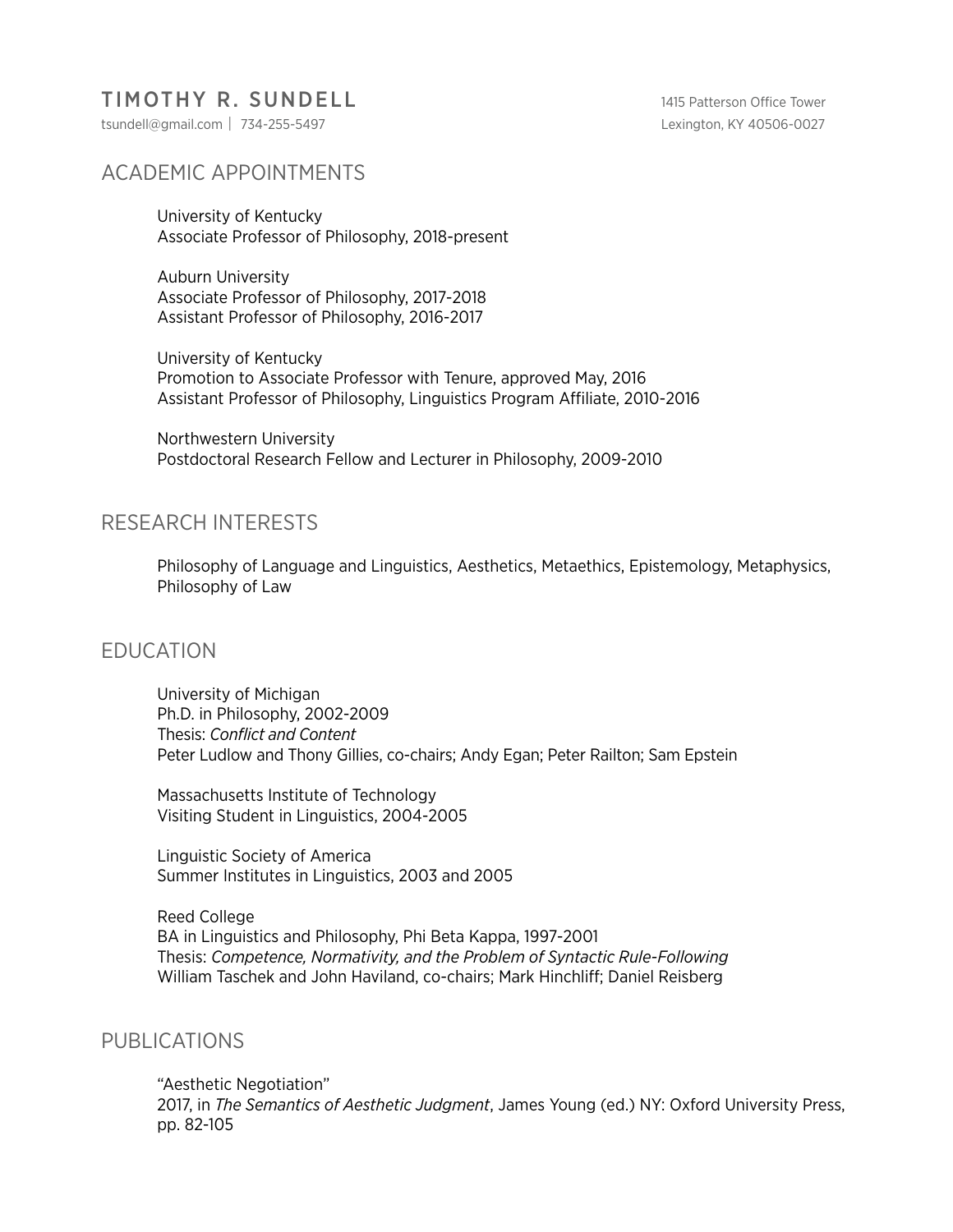### PUBLICATIONS CONT.

 "The Tasty, the Bold, and the Beautiful" 2016, *Inquiry* 59/6: 793-818

"Eligibility and Ideology in the Vat" 2016, in *The Brain in a Vat*, Sanford Goldberg (ed.) Cambridge: Cambridge University Press, pp. 226-250

 "Antipositivist Arguments from Legal Thought and Talk: The Metalinguistic Response" Co-author, with David Plunkett 2014, In *Pragmatism, Law, and Language*, G. Hubbs and D. Lind (eds.) NY: Routledge, pp. 56-75

 "Dworkin's Interpretivism and the Pragmatics of Legal Disputes" Co-author, with David Plunkett 2013, *Legal Theory* 19: 242-281

"Disagreement and the Semantics of Normative and Evaluative Terms" Co-author, with David Plunkett 2013, *Philosophers' Imprint* 13/23

 "Disagreement, Error, and an Alternative to Reference Magnetism" 2012, *Australasian Journal of Philosophy* 90/4: 743-759

 "Disagreements About Taste" 2011, *Philosophical Studies* 155/2: 267-288

 "Philosophy of Linguistics" Co-Author, with Josh Brown and Peter Ludlow 2005, *The Philosophy of Science: An Encyclopedia*. S. Sarkar and J. Pfeifer (eds.) NY: Routledge, pp. 444-450

#### **PRESENTATIONS**

 [Upcoming] "Some Things We Do With Aesthetic Adjectives" Keynote, Ryerson University Graduate Student Conference: "Language, Aesthetics, and Expression," March 2019

 "Meaning and Political Critique" (with David Plunkett) Inter-University Workshop on Mind, Art and Morality: "Meaning and Power," University of Barcelona, May 2018

*Comments On:* Patrick Greenough, "Neutralism and Conceptual Engineering" Workshop on Conceptual Ethics, Zermatt, Switzerland, February 2018

 "What the Disagreement's About: Representational and Non-Representational Ethics" University of Toronto Workshop on Conceptual Engineering, December 2017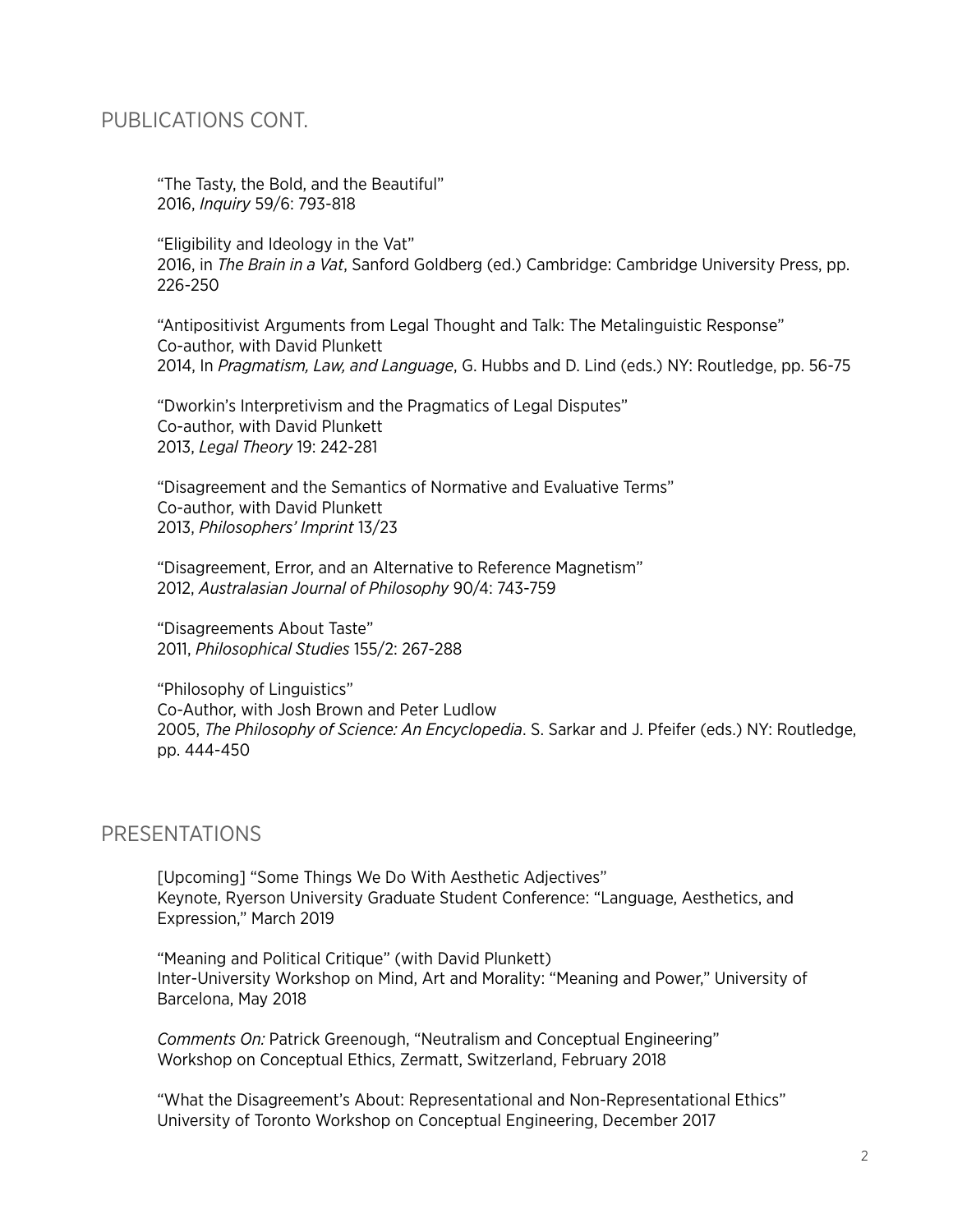Visiting scholar and guest participant: Andy Egan, graduate seminar on "Diagonalization and Communication" Rutgers University, Spring 2017

 "Metalinguistic Usage and Speaker Blindness" (with David Plunkett) Workshop on Conceptual Ethics, Zermatt, Switzerland, February 2017

 "Negotiating Metaphysics" Invited Symposium: Metaphysics and Conceptual Choice American Philosophical Association, Eastern Division Meeting, Januray 2017

 "Two Models of Conceptual Engineering" University of Oslo, CSMN Workshop on Conceptual Engineering, June 2016

 "Language, Metaphysics, and the Metaphysics of Language" University of Hamburg Workshop on the Philosophy of Disagreement, March 2016

 "The Tasty, the Bold, and the Beautiful" Dartmouth College Philosophy of Language Workshop, September 2015

 "Metalinguistic Negotiation" (with David Plunkett) NYU Semantics Discussion Group, NYU, March 2015

 "Disagreement and the Semantics of Normative and Evaluative Terms" (with David Plunkett) Rutgers Graduate Seminar on Contextualism and Relativism, Rutgers, March 2015

*Comments On*: Justin Khoo and Joshua Knobe, "Moral Disagreement and Exclusion" Workshop on Conceptual Engineering, MIT, February 2015

 "The Proof is in the Pudding: Two Puzzles about Aesthetic Testimony and Assertion" University of Umeå, May 2014

 "The Tasty, the Bold and the Beautiful" University of Umeå, May 2014

 "The Tasty, the Bold, and the Beautiful: A Case Study in Conceptual Ethics" Workshop on Conceptual Ethics, Stanford University, April 2014

 "Non-Evaluative Contextualism for Predicates of Taste" Workshop on Aesthetic Adjectives, London Aesthetics Forum, March 2014

 "Disagreement and the Semantics of Normative and Evaluative Terms" (with David Plunkett) Princeton University, December 2013

 "Non-Evaluative Contextualism for Predicates of Taste" Arché Philosophical Research Centre, St. Andrews, June 2013

"Non-Evaluative Contextualism for Predicates of Taste" Northern Institute of Philosophy, Aberdeen, June 2013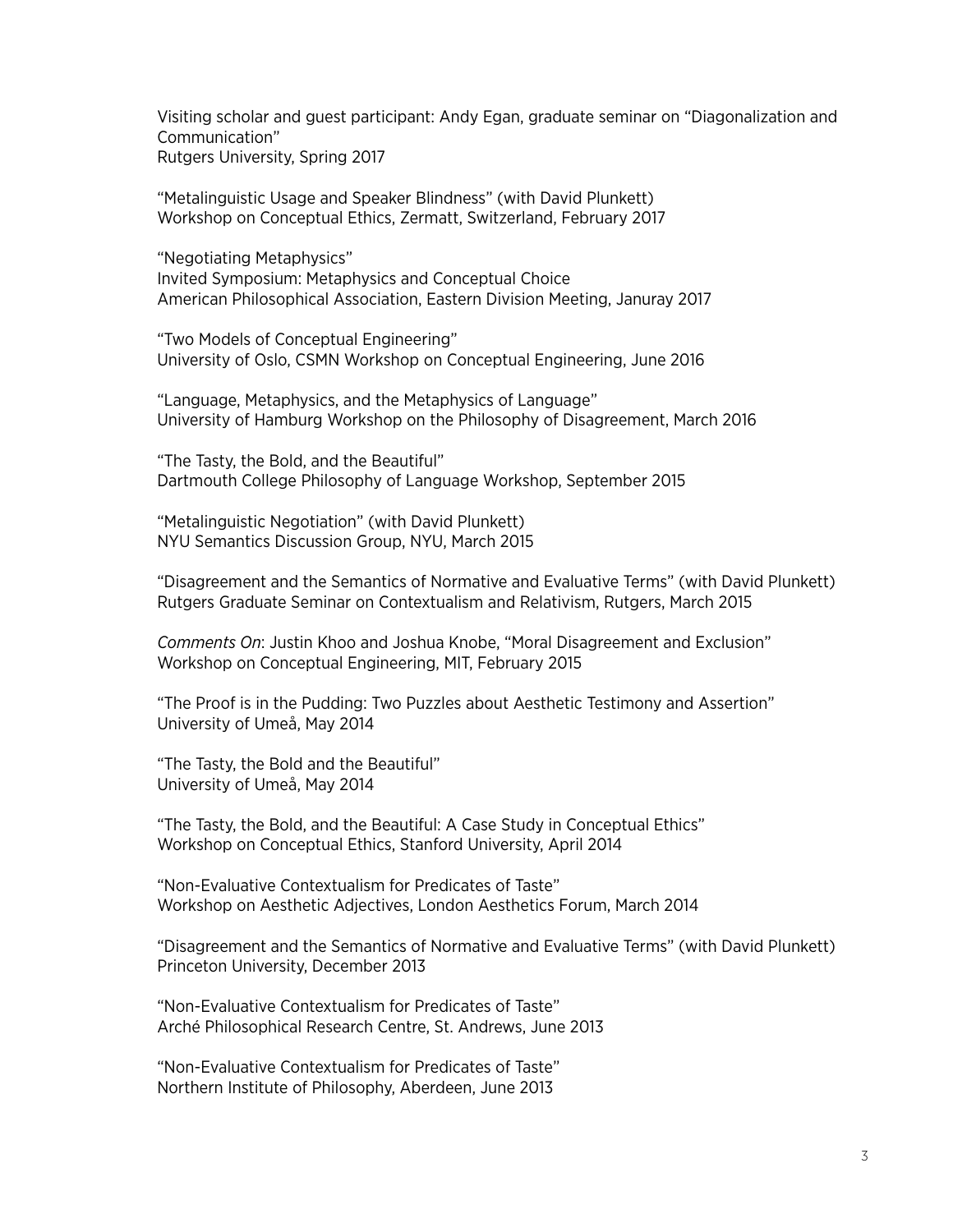### PRESENTATIONS CONT.

"Aesthetic Negotiation"

Canadian Society for Aesthetics, Panel on the Semantics of Aesthetic Judgment, June 2013

 "Non-Evaluative Contextualism for Predicates of Taste" Workshop on "Values in Context", University of Lisbon, May 2013

 "Disagreement and the Semantics of Normative and Evaluative Terms" (with David Plunkett) LOGOS, Universitat de Barcelona, May 2013

 "Non-Metaphysical Naturalness and a New Problem for Reference Magnetism" Dartmouth College Seminar on Meta-Metaphysics, May 2013

 "Dworkin's Interpretivism and the Pragmatics of Legal Disagreement" (with David Plunkett) Oxford University Jurisprudence Discussion Group, Oxford University, November 2012

 "Disagreement and the Semantics of Normative and Evaluative Terms" (with David Plunkett) Workshop on Normative Disagreement, University of Leeds, November 2012

 "Aesthetic Negotiation" ESAP International Summer School: Disagreement, Miglieglia, Switzerland, August 2012

"Aesthetic Negotiation" Workshop on the Semantics of Aesthetic Judgment, University of Victoria, April 2012

"Dworkin's Interpretivism and the Pragmatics of Legal Disagreement" (with David Plunkett) Inland Northwest Philosophy Conference, March 2012

 "Metalinguistic Disagreement" University of Houston, November 2011

 "Understanding Normative Disagreement" (work co-authored with David Plunkett) Meaning, Context, and Implicit Content, Cerisy, France, June 2011

 "Objectivity Without Falsehood" American Philosophical Association, Pacific Division Conference, 2011

 "Metalinguistic Negation and the Shared Meaning Task" Northwestern University, 2011

 "Disagreement: The Missing Manual" University of Kentucky Linguistics Colloquium, 2011

 "Verbal Disagreement" Northwestern University Philosophy and Linguistics Group, 2009

*Comments On*: Frank Jackson, "Conceptual Analysis and Experimental Philosophy" Michigan Philosophy Spring Colloquium: Philosophical Methods, 2008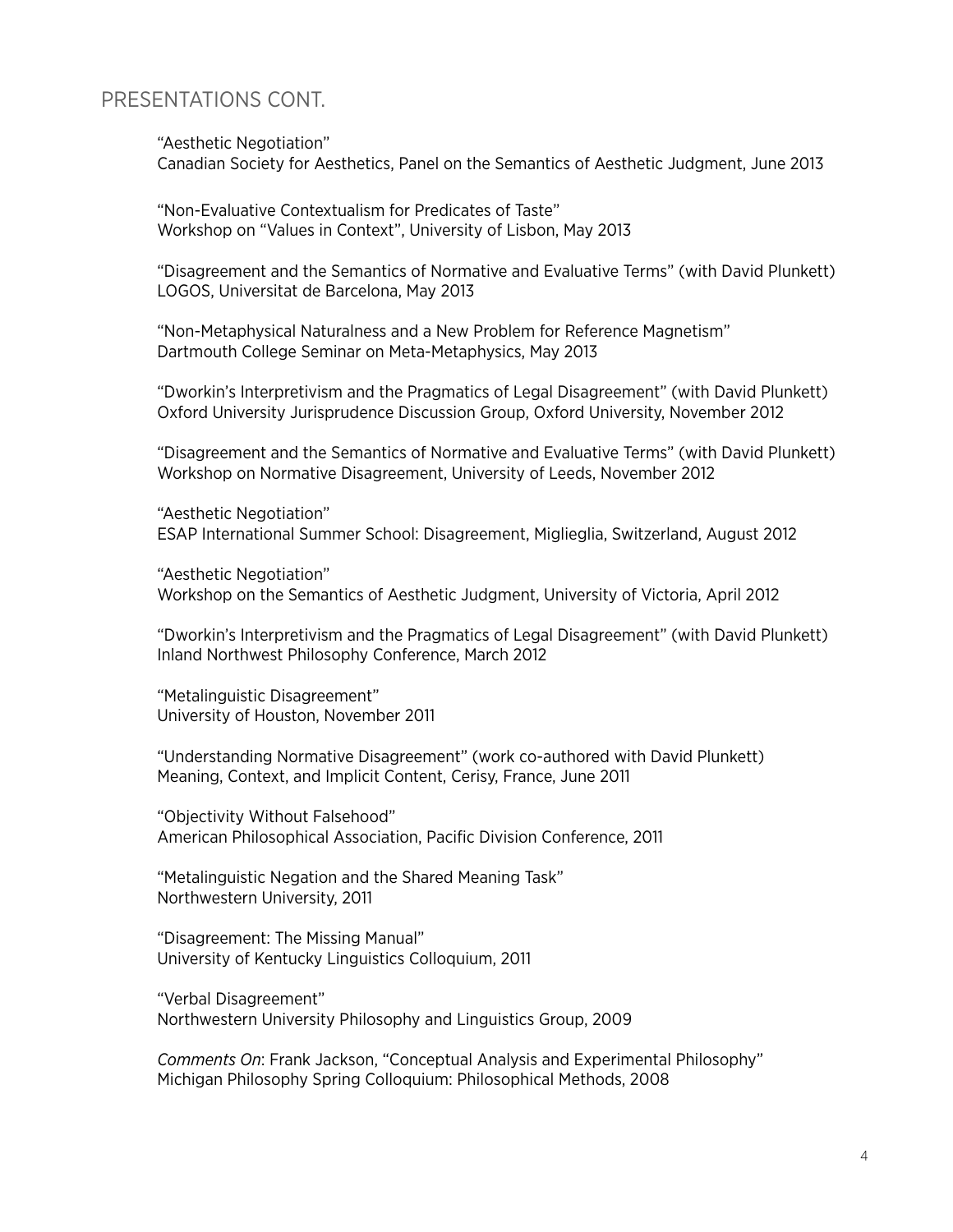## PRESENTATIONS CONT.

*Comments On*: Mark Phelan, "Dirty Cheap Contextualism" American Philosophical Association, Pacific Division Conference, 2008

 "Contextualism and the Semantic Strategy in Epistemology" International Conference on Linguistics and Epistemology, Aberdeen, Scotland, 2007

*Comments On*: Tanya Reinhart, "Scope Shift: An Interface Repair Strategy" University of Michigan Linguistics and Philosophy Workshop, 2004

## PROFESSIONAL SERVICE

 Co-Organizer, with Gunnar Björnsson: Swedish National Graduate Courses in Philosophy: "Disagreement," May 2014 Workshop on Disagreement, University of Umeå, June 2014

 Co-Organizer, with Stefan Bird-Pollan: Workshop: "Perspectives in the Philosophy of Art," University of Kentucky, Spring 2012

Co-Organizer, with Ivan Mayerhofer: University of Michigan Linguistics and Philosophy Workshop, 2006

Referee:

Australasian Journal of Philosophy, Canadian Journal of Philosophy, Dialectica, Episteme, Erkenntnis, Ergo, Ethics, Inquiry, Journal of Aesthetics and Art Criticism, Journal of Philosophical Research, Legal Theory, Linguistics and Philosophy, Manuscrito, Mind, MIT Press, Oxford University Press Philosophical Studies, Philosophy and Phenomenological Research, Philosophical Quarterly, Ratio, Routledge, Synthese

### UNIVERSITY SERVICE

University of Kentucky:

 Philosophy Department Executive Committee, 2018-2019 Speakers Committee Co-Chair, 2018-2019

Auburn University:

 University Core Curriculum and General Education Committee, 2017-2018 AU Graduate School Distinguished Dissertation Award Selection Committee, 2017 Philosophy Department Major Assessment Committee, 2016-2017